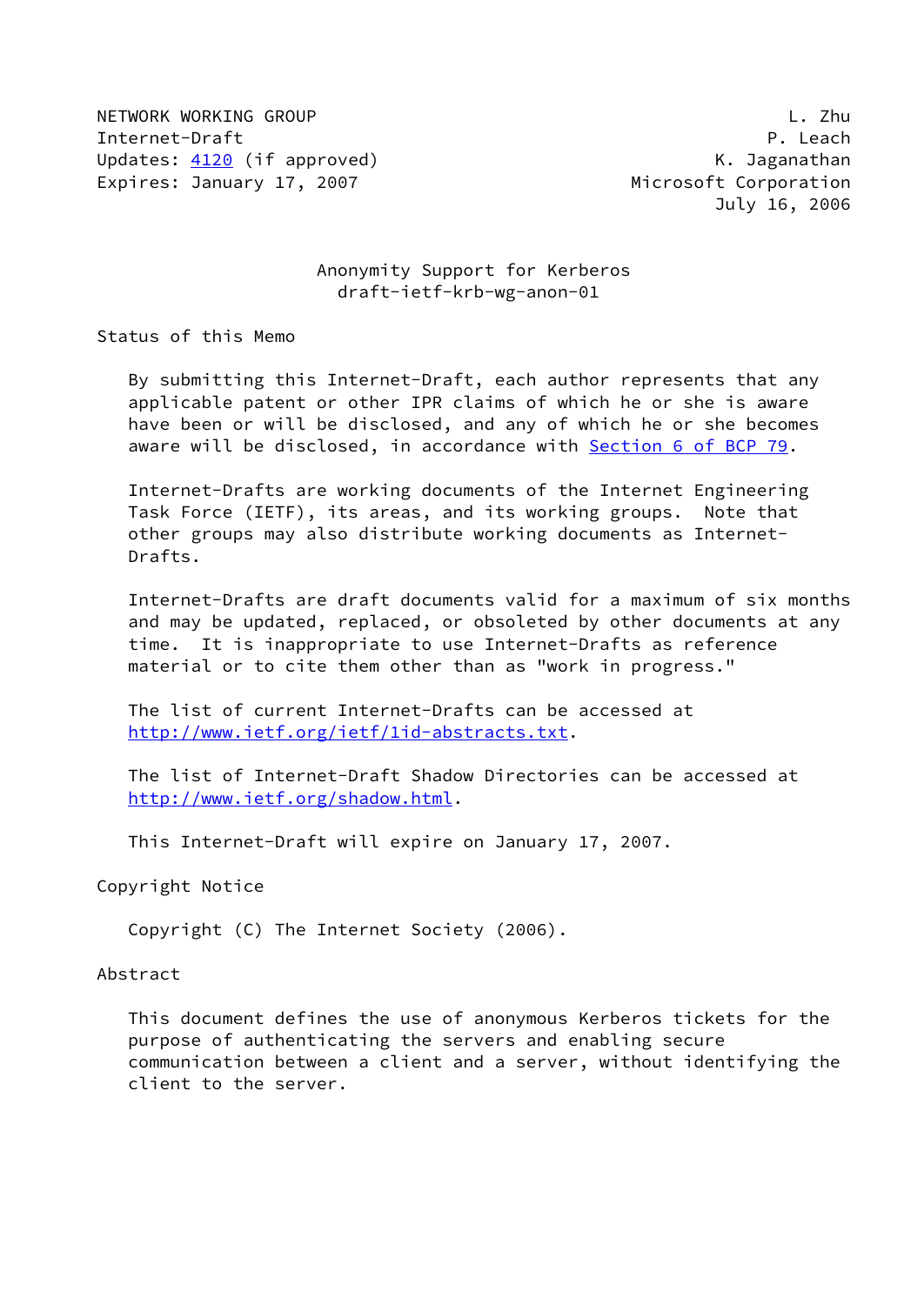| Internet-Draft                                    | Kerberos Anonymity Support |  |  |  |  |  |  |  | July 2006 |
|---------------------------------------------------|----------------------------|--|--|--|--|--|--|--|-----------|
| Table of Contents                                 |                            |  |  |  |  |  |  |  |           |
| 1.                                                |                            |  |  |  |  |  |  |  |           |
| Conventions Used in This Document 3<br>2.         |                            |  |  |  |  |  |  |  |           |
| 3.                                                |                            |  |  |  |  |  |  |  |           |
| $\overline{4}$ .                                  |                            |  |  |  |  |  |  |  |           |
| GSS-API Implementation Notes 7<br>5.              |                            |  |  |  |  |  |  |  |           |
| 6.                                                |                            |  |  |  |  |  |  |  |           |
| 7.                                                |                            |  |  |  |  |  |  |  |           |
| 8.                                                |                            |  |  |  |  |  |  |  |           |
| 9.                                                |                            |  |  |  |  |  |  |  |           |
|                                                   |                            |  |  |  |  |  |  |  |           |
| Intellectual Property and Copyright Statements 11 |                            |  |  |  |  |  |  |  |           |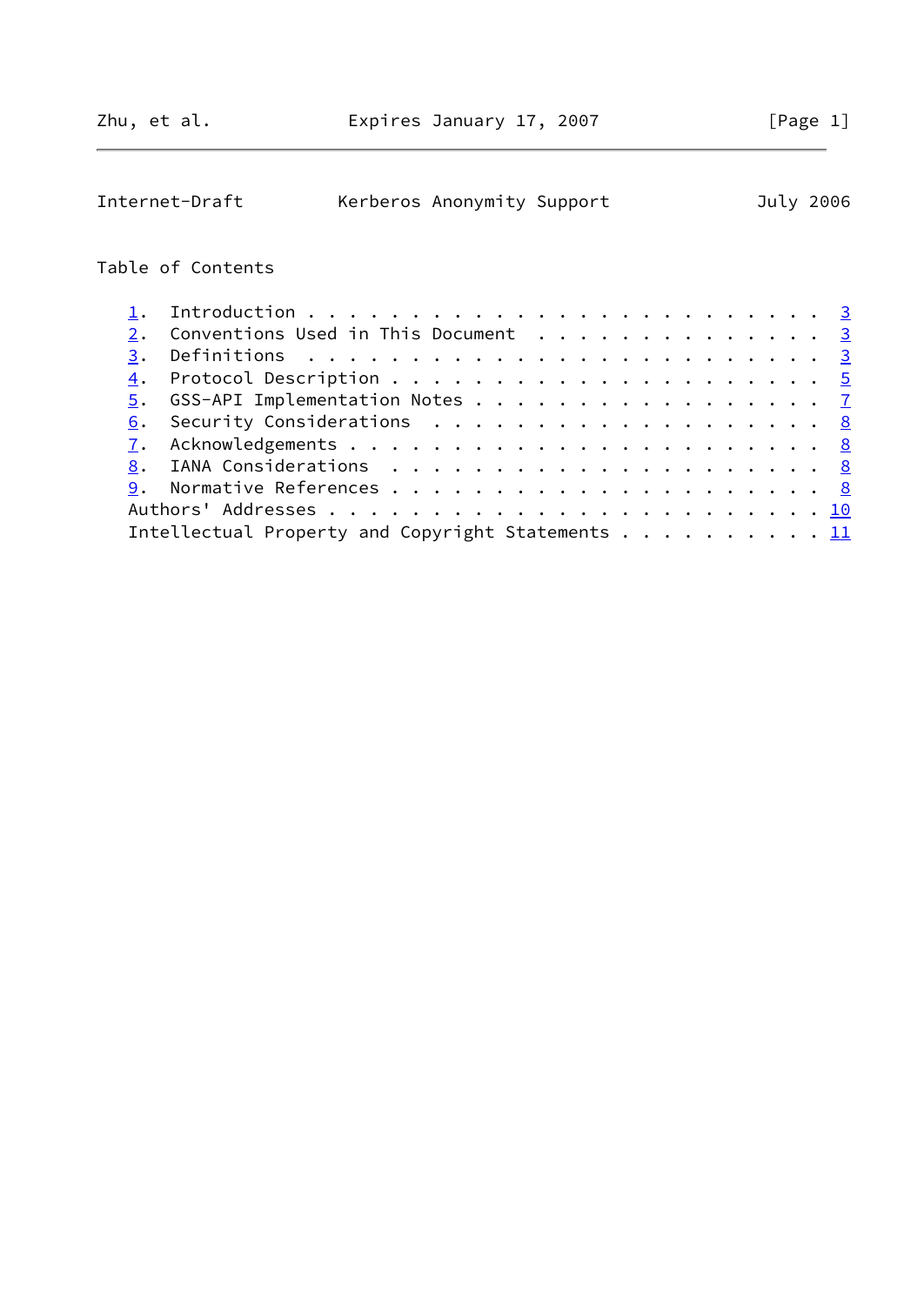Zhu, et al. **Expires January 17, 2007** [Page 2]

<span id="page-2-1"></span>Internet-Draft Kerberos Anonymity Support July 2006

### <span id="page-2-0"></span>[1](#page-2-0). Introduction

In certain situations or environments, the Kerberos [\[RFC4120](https://datatracker.ietf.org/doc/pdf/rfc4120)] client may wish to authenticate a server and/or protect communications without revealing its own identity. For example, consider an application which provides read access to a research database, and which permits queries by arbitrary requestors. A client of such a service might wish to authenticate the service, to establish trust in the information received from it, but might not wish to disclose its identity to the service for privacy reasons.

 To accomplish this, a Kerberos mechanism is specified in this document by which a client requests an anonymous ticket and use that to authenticate the server and secure subsequent client-server communications. This provides Kerberos with functional equivalence to TLS [\[RFC2246](https://datatracker.ietf.org/doc/pdf/rfc2246)] in environments where Kerberos is a more attractive authentication mechanism.

 Using this mechanism, the client has to reveal its identity in its initial request to its own Key Distribution Center (KDC) [\[RFC4120](https://datatracker.ietf.org/doc/pdf/rfc4120)], and then it can remain anonymous thereafter to KDCs on the cross realm authentication path, if any, and to the server with which it communicates.

# <span id="page-2-2"></span>[2](#page-2-2). Conventions Used in This Document

 The key words "MUST", "MUST NOT", "REQUIRED", "SHALL", "SHALL NOT", "SHOULD", "SHOULD NOT", "RECOMMENDED", "MAY", and "OPTIONAL" in this document are to be interpreted as described in [\[RFC2119](https://datatracker.ietf.org/doc/pdf/rfc2119)].

# <span id="page-2-3"></span>[3](#page-2-3). Definitions

 The anonymous Kerberos realm name is a reserved realm name as defined in [[KRBNAM](#page-8-3)] and its value is the literal "RESERVED:ANONYMOUS".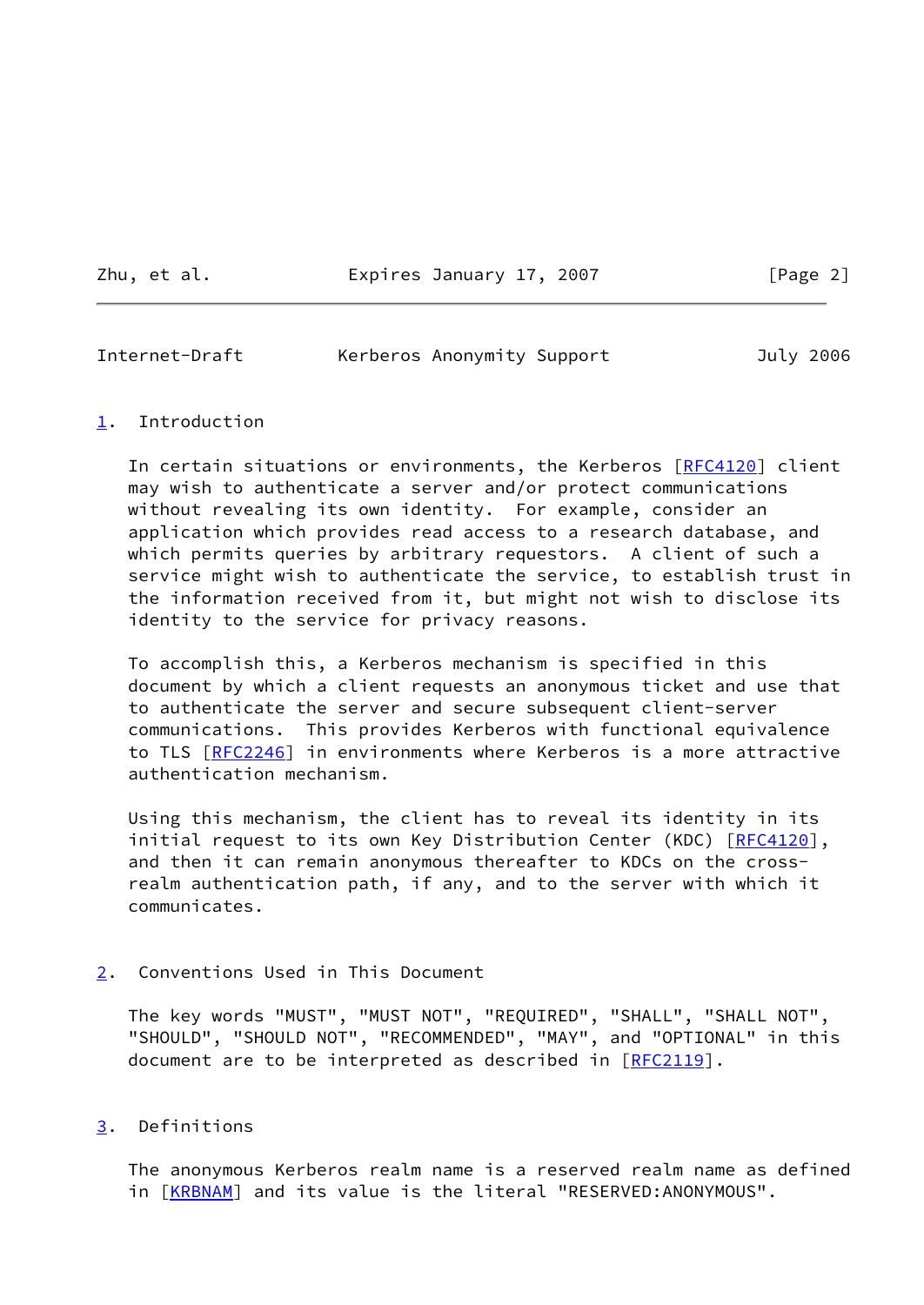The anonymous Kerberos principal name is a reserved Kerberos principal name as defined in [\[KRBNAM](#page-8-3)], its name-type [\[RFC4120](https://datatracker.ietf.org/doc/pdf/rfc4120)] is KRB\_NT\_RESRVED [\[KRBNAM](#page-8-3)], and its name-string [\[RFC4120](https://datatracker.ietf.org/doc/pdf/rfc4120)] is a sequence of two KerberosString components: "RESERVED", "ANONYMOUS".

 In this specification, only the client name or the client realm can be anonymous; the server name or the server realm can not be anonymous.

The transited field  $[REC4120]$  of a ticket is an anonymous authentication path if the tr-type field of the TransitedEncoding

| Zhu, et al. | Expires January 17, 2007 |  | [Page 3] |
|-------------|--------------------------|--|----------|
|-------------|--------------------------|--|----------|

Internet-Draft Kerberos Anonymity Support July 2006

 type [\[RFC4120](https://datatracker.ietf.org/doc/pdf/rfc4120)] is NO-TRANSITED-INFO and the contents field is an empty OCTET STRING.

NO-TRANSITED-INFO TBA

 This transited encoding type indicates that there is no information available about the authentication path.

 The anonymous ticket flag is defined as bit TBA (with the first bit being bit 0) in the TicketFlags:

> TicketFlags ::= KerberosFlags -- anonymous(TBA) -- TicketFlags and KerberosFlags are defined in [[RFC4120](https://datatracker.ietf.org/doc/pdf/rfc4120)]

 An anonymous ticket is a ticket that has all of the following properties:

- o The cname field [[RFC4120\]](https://datatracker.ietf.org/doc/pdf/rfc4120) contains the anonymous Kerberos principal name.
- o The crealm field [\[RFC4120](https://datatracker.ietf.org/doc/pdf/rfc4120)] contains either the realm name of the client who made the request or the anonymous kerberos realm name, based on the local policy of the KDC.
- o The transited field [\[RFC4120](https://datatracker.ietf.org/doc/pdf/rfc4120)] can contain either the client's "normal" authentication path according to Section [3.3.3.2 of](https://datatracker.ietf.org/doc/pdf/rfc4120#section-3.3.3.2)  [\[RFC4120\]](https://datatracker.ietf.org/doc/pdf/rfc4120#section-3.3.3.2) or the anonymous authentication path.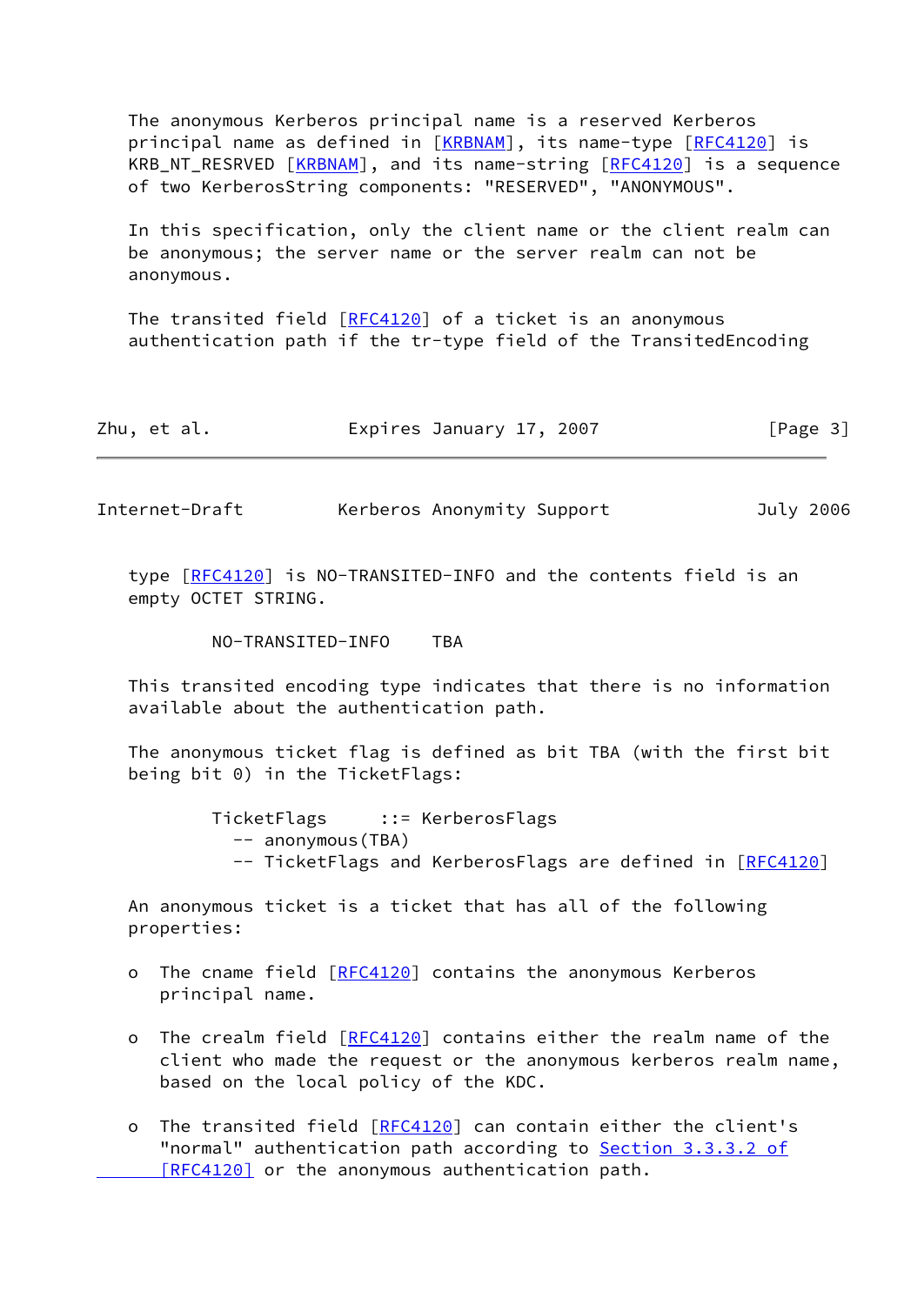- o It contains no information that can reveal the client's identity. However the ticket can contain the client realm and the realms on the authentication path, and the authorization data may provide additional information of the client. For example, an anonymous principal that is only identifiable within a particular group of users can be implemented by using authorization data.
- o The anonymous ticket flag is set.

 Notes: The anonymous ticket flag MUST NOT be set by implementations of this specification if the ticket is not an anonymous ticket. The server principal name and the server realm in a cross-realm referral TGT are not dependent on whether the client is the anonymous principal or not.

 The request-anonymous KDC option is defined as bit TBA (with the first bit being bit 0) in the KDCOptions:

Zhu, et al. **Expires January 17, 2007** [Page 4]

<span id="page-4-1"></span>Internet-Draft Kerberos Anonymity Support July 2006

 KDCOptions ::= KerberosFlags -- request-anonymous(TBA) -- KDCOptions and KerberosFlags are defined in [\[RFC4120](https://datatracker.ietf.org/doc/pdf/rfc4120)]

<span id="page-4-0"></span>[4](#page-4-0). Protocol Description

 In order to request an anonymous ticket, the client sets the request anonymous KDC option in an Authentication Exchange (AS) or Ticket Granting Service (TGS) request [\[RFC4120](https://datatracker.ietf.org/doc/pdf/rfc4120)]. The client can request an anonymous TGT based on a normal TGT. Note that if the ticket in the PA-TGS-REQ [[RFC4120\]](https://datatracker.ietf.org/doc/pdf/rfc4120) is anonymous, the request-anonymous KDC option MUST be set in the request.

 When propagating authorization data, care MUST be taken by the TGS to ensure that the client confidentiality is not violated: the TGS MUST either fail the request or remove authorization data that may reveal the client's identity. An optional authorization element unknown by the TGS MUST be removed if it can be ignored (such as ones enclosed in the AD-IF-RELEVANT or the AD-KDCIssued containers [\[RFC4120](https://datatracker.ietf.org/doc/pdf/rfc4120)]). The TGS can strip critical unknown authorization data if such data do not convey any rights based on the requesting client's identity. Here is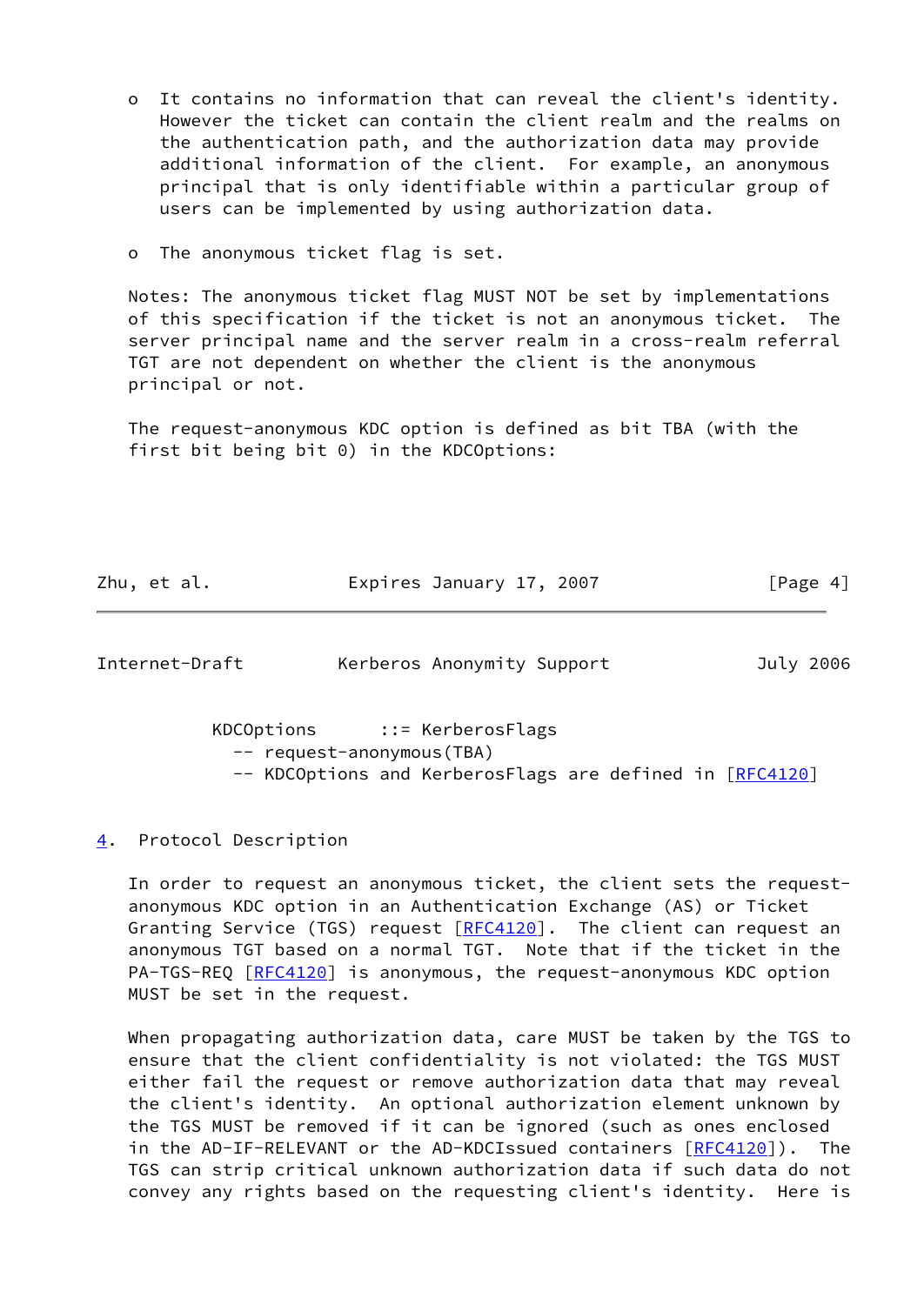a table of the known authorization-data elements, flagged with whether they interfere with client anonymity and recommendations for how to process them.

| ad-type              |                | References Can Breach Confidentiality? |
|----------------------|----------------|----------------------------------------|
| AD-IF-RELEVANT       | <b>RFC4120</b> | Yes, remove if unknown                 |
| AD-KDCIssued         | <b>RFC4120</b> | Yes, remove if unknown                 |
| AD-AND-OR            | <b>RFC4120</b> | Yes, remove if unknown                 |
| AD-MANDATORY-FOR-KDC | RFC4120        | Yes, fail the request if unknown       |

 If it is inappropriate to remove an authorization element from the TGS request in order to produce an anonymous ticket, the KDC MUST return an error message with the code KDC\_ERR\_POLICY [\[RFC4120](https://datatracker.ietf.org/doc/pdf/rfc4120)].

 When policy allows, the KDC issues an anonymous ticket. The client realm in the anonymous ticket can be the anonymous realm name based on local policy. The client name and the client realm the EncKDCRepPart of the reply [[RFC4120\]](https://datatracker.ietf.org/doc/pdf/rfc4120) MUST match with the corresponding client name and the client realm of the anonymous reply ticket. The client then MUST use the client name and the client realm returned in the EncKDCRepPart in subsequent message exchanges when using that anonymous ticket.

 If there is a key known by both the client and the KDC for encrypting the KDC reply, the cname field in the request  $[REC4120]$  can be

| Zhu, et al. | Expires January 17, 2007 | [Page 5] |
|-------------|--------------------------|----------|
|-------------|--------------------------|----------|

| Internet-Draft | Kerberos Anonymity Support |  | July 2006 |
|----------------|----------------------------|--|-----------|
|                |                            |  |           |

 anonymous. If the client is anonymous and the KDC does not have a key to encrypt the reply, the KDC MUST return an error message with the code KDC\_ERR\_NULL\_KEY [[RFC4120](https://datatracker.ietf.org/doc/pdf/rfc4120)]. For AS exchange, if the reply key is selected from the client keys (for example, as described in Section [3.1.3 of \[RFC4120\]](https://datatracker.ietf.org/doc/pdf/rfc4120#section-3.1.3)), then the client principal MUST NOT be anonymous. The client can use the client keys to request an anonymous TGT in the AS request. The anonymous client name, for example, can be used in conjunction with PKINIT [\[RFC4556](https://datatracker.ietf.org/doc/pdf/rfc4556)]. An anonymous PKINIT client can authenticate the KDC based on the KDC certificate. For TGS exchange, the reply key is selected according to Section [3.3.3 of \[RFC4120\]](https://datatracker.ietf.org/doc/pdf/rfc4120#section-3.3.3) as normal.

 The KDC fills out the transited field of the anonymous ticket in the reply as follows: If the service ticket in a TGS request is an anonymous ticket with a "normal" authentication path, then the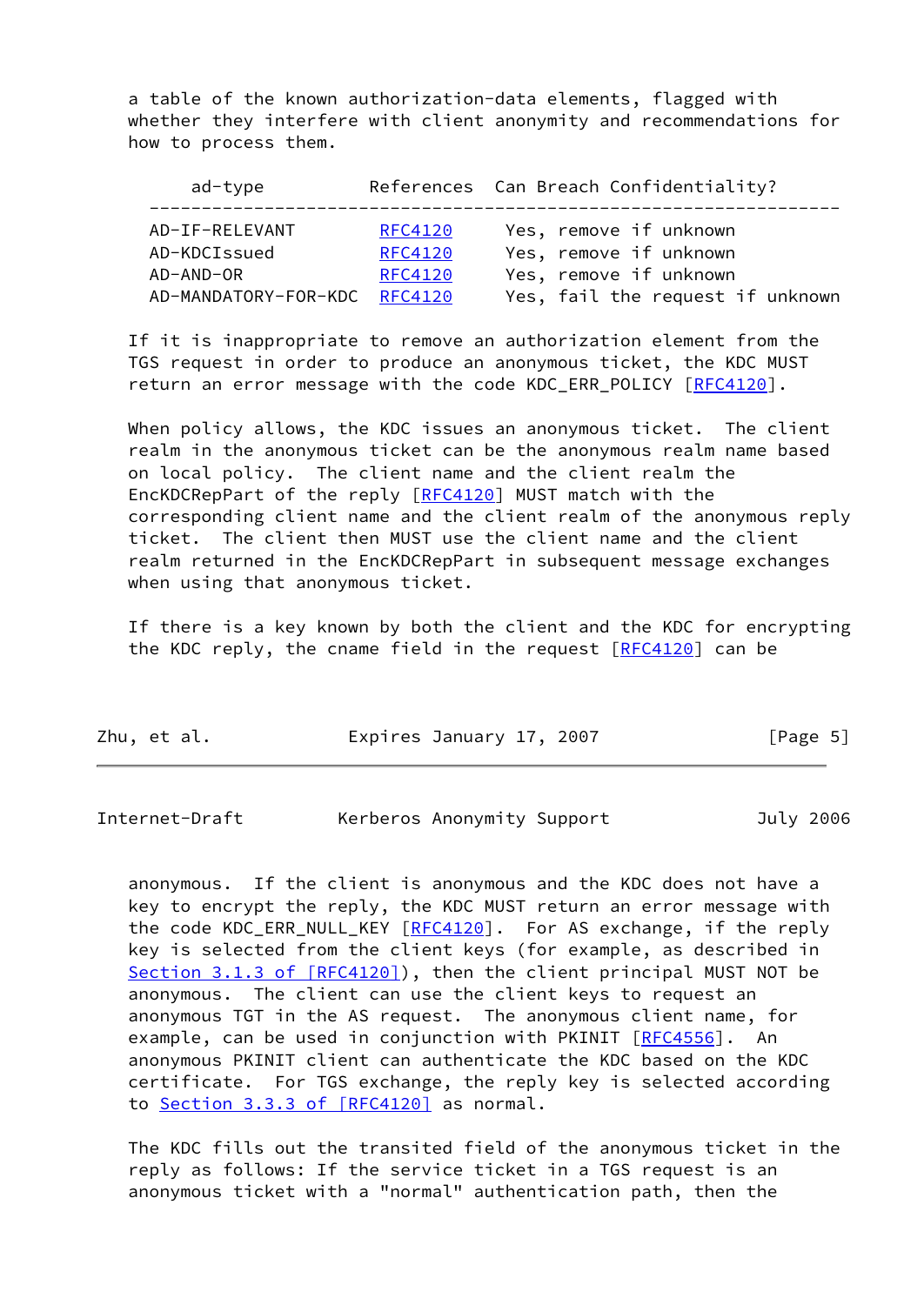authentication path in the reply ticket MUST also contain a "normal" authentication path: the TGS MUST add the name of the previous realm. However, if the service ticket in a TGS request is an anonymous ticket with an anonymous authentication path, then the reply ticket can contain either an anonymous authentication path or a "normal" authentication path, based on the local policy of the KDC. Thus a "normal" authentication path in an anonymous ticket can be a partial path: it may not include all the intermediate realms on the authentication path.

 The KDC fills out the authtime field of the anonymous ticket in the reply as follows: If the anonymous ticket is returned in an AS exchange, the authtime field of the ticket contains the request time. If the anonymous ticket is returned in a TGS exchange, the authtime field contains the time of the initial authentication for the principal who has made the request. An anonymous ticket can be renewed, and the authtime field of a renewed ticket is the authtime in the anonymous ticket that the renewed ticket was based on.

 If a client requires anonymous communication then the client MUST check to make sure that the ticket in the reply is actually anonymous by checking the presence of the anonymous ticket flag. Because KDCs ignore unknown KDC options, a KDC that does not understand the request-anonymous KDC option will not return an error, but will instead return a normal ticket.

 The subsequent client and server communications then proceed as described in [\[RFC4120](https://datatracker.ietf.org/doc/pdf/rfc4120)]. No transited policy checking is needed for the anonymous authentication path. However, transited policy checks defined in Section [2.7 of \[RFC4120\]](https://datatracker.ietf.org/doc/pdf/rfc4120#section-2.7) would apply to an anonymous ticket that contains a "normal" authentication path.

A server accepting an anonymous service ticket may assume that

| Zhu, et al. | Expires January 17, 2007 | [Page 6] |
|-------------|--------------------------|----------|
|-------------|--------------------------|----------|

<span id="page-6-0"></span>Internet-Draft Kerberos Anonymity Support July 2006

 subsequent requests using the same ticket originate from the same client. Requests with different tickets are likely to originate from different clients.

 Interoperability and backward-compatibility notes: the KDC is given the task of rejecting a request for an anonymous ticket when the anonymous ticket is not acceptable by the server.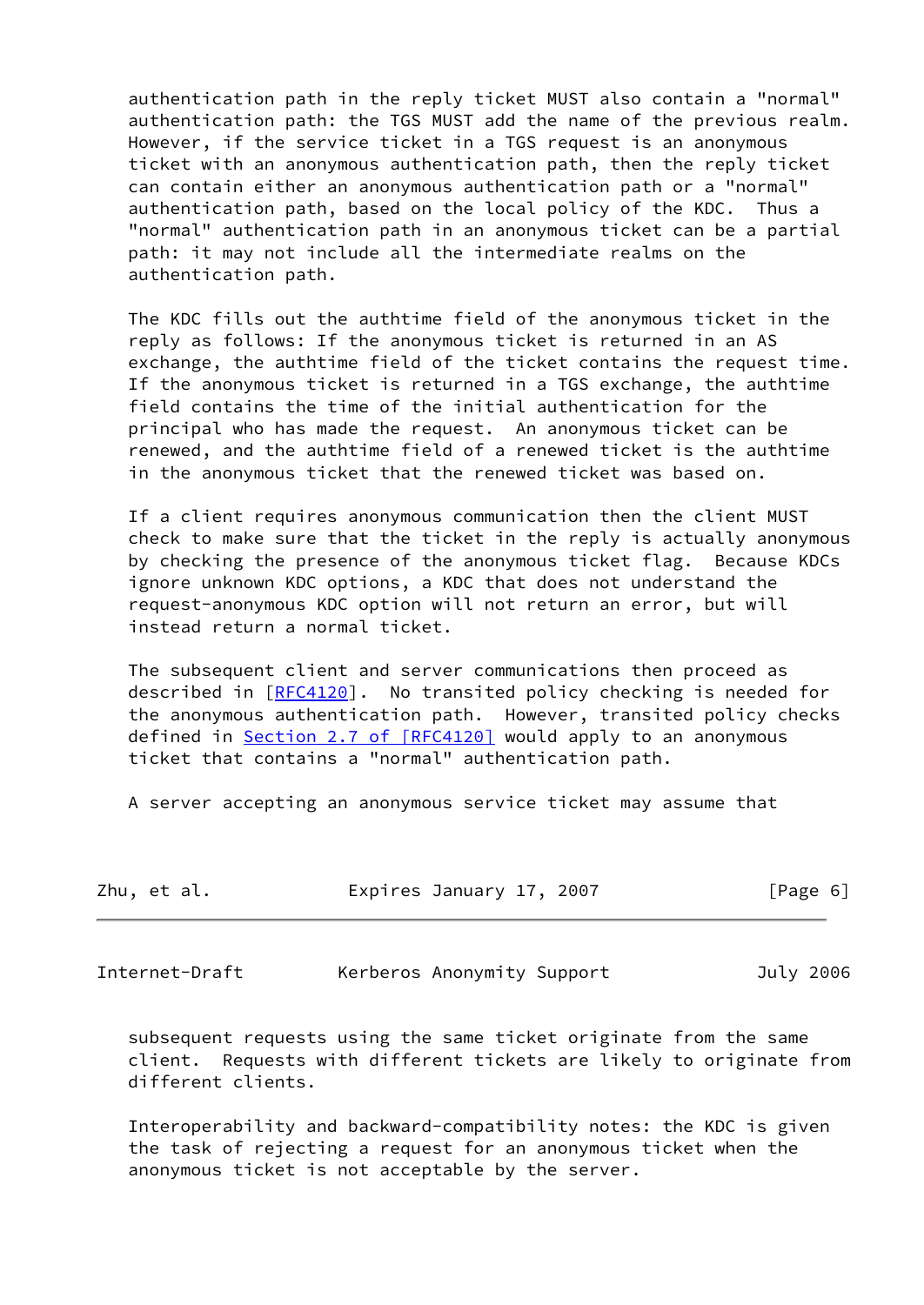#### <span id="page-7-0"></span>[5](#page-7-0). GSS-API Implementation Notes

At the GSS-API [\[RFC2743](https://datatracker.ietf.org/doc/pdf/rfc2743)] level, the use of an anonymous principal by the initiator/client requires a software change of the initiator/ client software (to assert the "anonymous" flag when calling GSS Init Sec Context().

 GSS-API does not know or define "anonymous credentials", so the (printable) name of the anonymous principal will rarely be used by or relevant for the initator/client. The printable name is relevant for the acceptor/server when performing an authorization decision based on the name that pops up from GSS\_Accept\_Sec\_Context() upon successful security context establishment.

 A GSS-API initiator MUST carefully check the resulting context attributes from the initial call to GSS Init Sec Context() when requesting anonymity, because (as in the GSS-API tradition and for backwards compatibility) anonymity is just another optional context attribute. It could be that the mechanism doesn't recognize the attribute at all or that anonymity is not available for some other reasons -- and in that case the initiator must NOT send the initial security context token to the acceptor, because it will likely reveal the initiators identity to the acceptor, something that can rarely be "un-done".

 GSS-API defines the name\_type GSS\_C\_NT\_ANONYMOUS [\[RFC2743](https://datatracker.ietf.org/doc/pdf/rfc2743)] to represent the anonymous identity. In addition, Section [2.1.1 of](https://datatracker.ietf.org/doc/pdf/rfc1964#section-2.1.1)  [\[RFC1964\]](https://datatracker.ietf.org/doc/pdf/rfc1964#section-2.1.1) defines the single string representation of a Kerberos principal name with the name\_type GSS\_KRB5\_NT\_PRINCIPAL\_NAME. For the anonymous principals, the name component within the exportable name as defined in Section [2.1.3 of \[RFC1964\]](https://datatracker.ietf.org/doc/pdf/rfc1964#section-2.1.3) MUST signify the realm name according to Section [2.1.1 of \[RFC1964\].](https://datatracker.ietf.org/doc/pdf/rfc1964#section-2.1.1) In this specification only the client/initiator can be the anonymous identity.

 Portable initiators are RECOMMENDED to use default credentials whenever possible, and request anonymity only through the input anon\_req\_flag [[RFC2743](https://datatracker.ietf.org/doc/pdf/rfc2743)] to GSS\_Init\_Sec\_Context().

Zhu, et al. **Expires January 17, 2007** [Page 7]

<span id="page-7-2"></span>Internet-Draft Kerberos Anonymity Support July 2006

<span id="page-7-1"></span>[6](#page-7-1). Security Considerations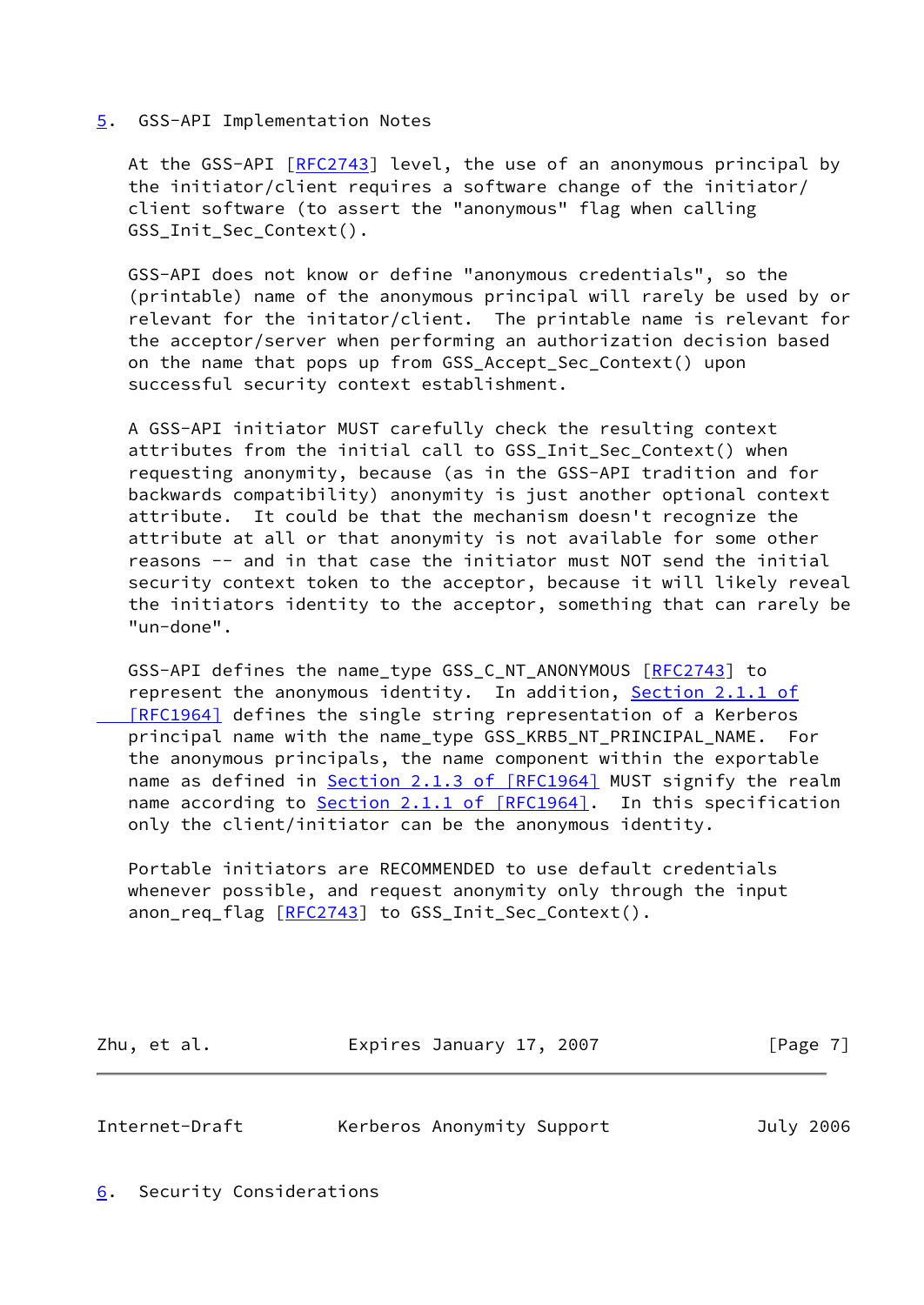Since KDCs ignore unknown options [[RFC4120](https://datatracker.ietf.org/doc/pdf/rfc4120)], a client requiring anonymous communication needs to make sure that the ticket is actually anonymous. A KDC that that does not understand the anonymous option would not return an anonymous ticket.

 By using the mechanism defined in this specification, the client does not reveal its identity to the server but its identity may be revealed to the KDC of the server principal (when the server principal is in a different realm than that of the client), and any KDC on the cross-realm authentication path. The Kerberos client MUST verify the ticket being used is indeed anonymous before communicating with the cross-realm KDC or the server, otherwise the client's identity may be revealed to the server unintentionally.

 In cases where specific server principals must not have access to the client's identity (for example, an anonymous poll service), the KDC can define server principal specific policy that insure any normal service ticket can NEVER be issued to any of these server principals.

 If the KDC that issued an anonymous ticket were to maintain records of the association of identities to an anonymous ticket, then someone obtaining such records could breach the anonymity. Additionally, the implementation of most (for now all) KDC's respond to requests at the time that they are received. Traffic analasys on the connection to the KDC will allow an attacket to match client identities to anonymous tickets issued. Because there are plaintext parts of the tickets that are exposed on the wire, such matching by a third party observer is relatively straigtforward.

<span id="page-8-0"></span>[7](#page-8-0). Acknowledgements

 The authors would like to thank the following individuals for their insightful comments and fruitful discussions: Sam Hartman, Clifford Neuman, Martin Rex, Nicolas Williams, Jeffery Altman, Tom Yu, Chaskiel M Grundman, Love Hoernquist Aestrand, and Jeffery Hutzelman.

<span id="page-8-1"></span>[8](#page-8-1). IANA Considerations

No IANA actions are required for this document.

- <span id="page-8-3"></span><span id="page-8-2"></span>[9](#page-8-2). Normative References
	- [KRBNAM] Zhu, L., "Additonal Kerberos Naming Contraints", [draft-ietf-krb-wg-naming,](https://datatracker.ietf.org/doc/pdf/draft-ietf-krb-wg-naming) work in progress.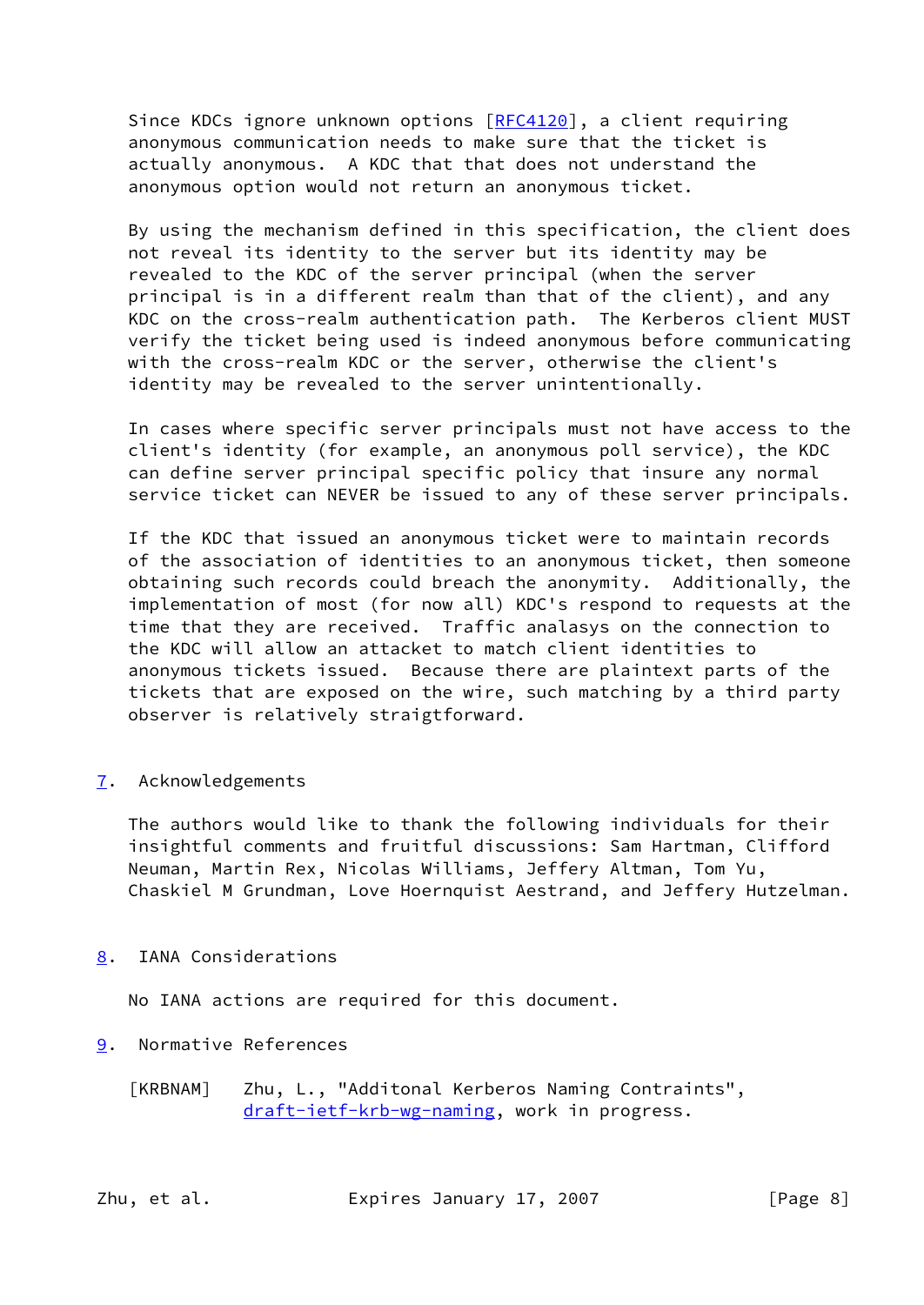- [RFC1964] Linn, J., "The Kerberos Version 5 GSS-API Mechanism", [RFC 1964,](https://datatracker.ietf.org/doc/pdf/rfc1964) June 1996.
- [RFC2119] Bradner, S., "Key words for use in RFCs to Indicate Requirement Levels", [BCP 14](https://datatracker.ietf.org/doc/pdf/bcp14), [RFC 2119](https://datatracker.ietf.org/doc/pdf/rfc2119), March 1997.
- [RFC2246] Dierks, T. and C. Allen, "The TLS Protocol Version 1.0", [RFC 2246,](https://datatracker.ietf.org/doc/pdf/rfc2246) January 1999.
- [RFC2743] Linn, J., "Generic Security Service Application Program Interface Version 2, Update 1", [RFC 2743,](https://datatracker.ietf.org/doc/pdf/rfc2743) January 2000.
- [RFC4120] Neuman, C., Yu, T., Hartman, S., and K. Raeburn, "The Kerberos Network Authentication Service (V5)", [RFC 4120](https://datatracker.ietf.org/doc/pdf/rfc4120), July 2005.
- [RFC4556] Zhu, L. and B. Tung, "Public Key Cryptography for Initial Authentication in Kerberos (PKINIT)", [RFC 4556](https://datatracker.ietf.org/doc/pdf/rfc4556), June 2006.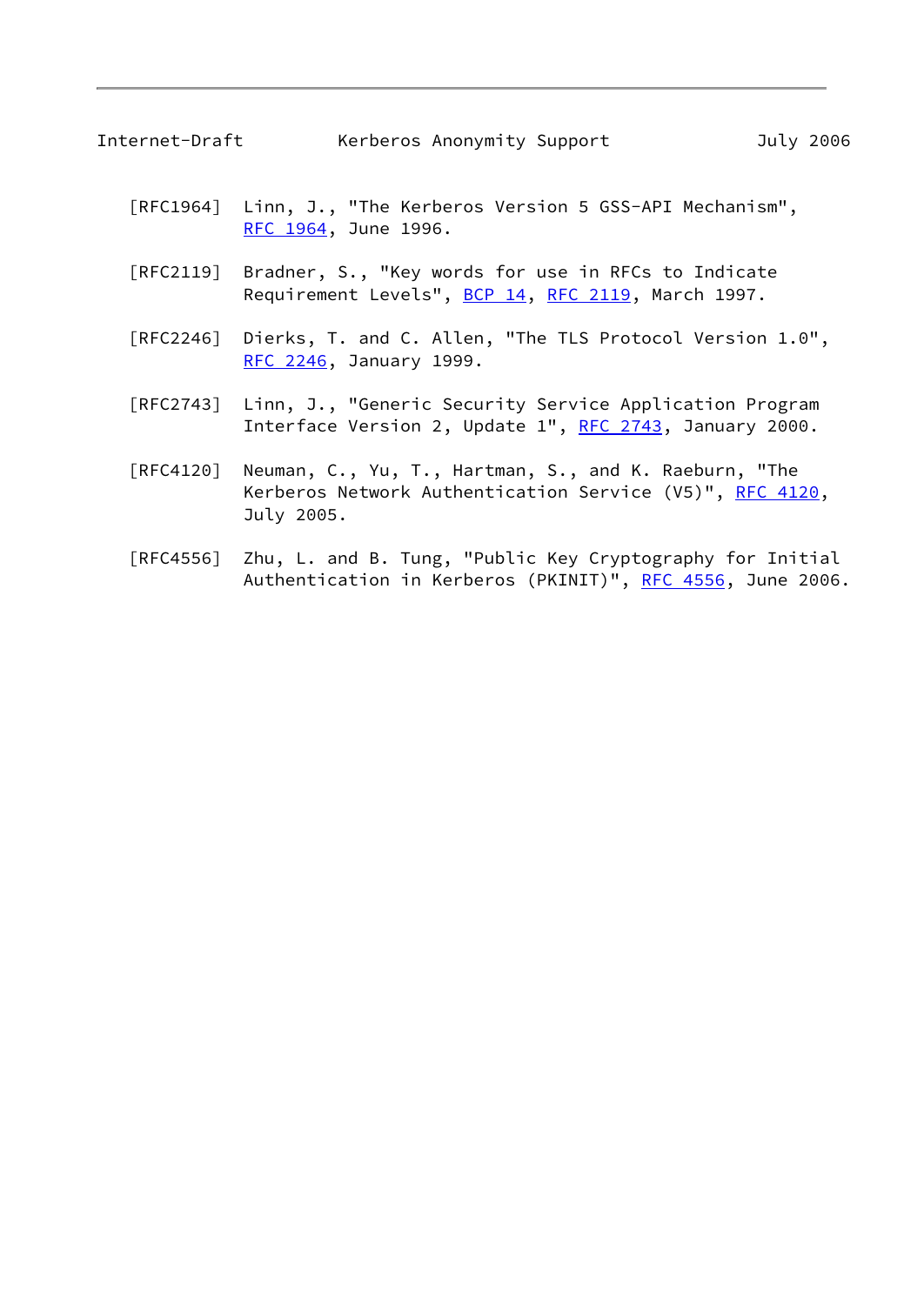<span id="page-10-0"></span>

| Internet-Draft | Kerberos Anonymity Support |  | July 2006 |
|----------------|----------------------------|--|-----------|
|                |                            |  |           |

Authors' Addresses

 Larry Zhu Microsoft Corporation One Microsoft Way Redmond, WA 98052 US

Email: lzhu@microsoft.com

 Paul Leach Microsoft Corporation One Microsoft Way Redmond, WA 98052 US

Email: paulle@microsoft.com

 Karthik Jaganathan Microsoft Corporation One Microsoft Way Redmond, WA 98052 US

Email: karthikj@microsoft.com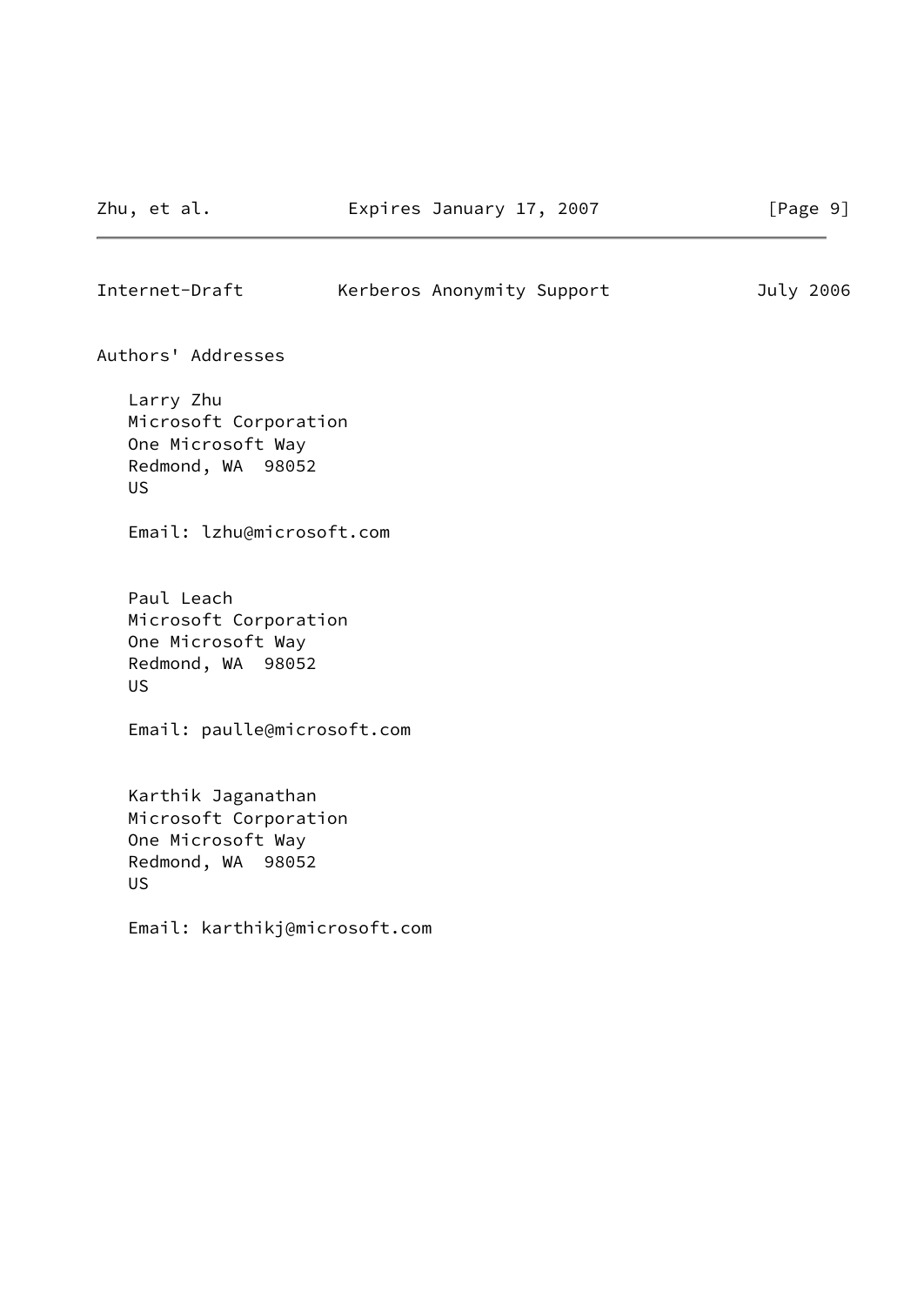Zhu, et al. **Expires January 17, 2007** [Page 10]

<span id="page-11-0"></span>Internet-Draft Kerberos Anonymity Support July 2006

Intellectual Property Statement

 The IETF takes no position regarding the validity or scope of any Intellectual Property Rights or other rights that might be claimed to pertain to the implementation or use of the technology described in this document or the extent to which any license under such rights might or might not be available; nor does it represent that it has made any independent effort to identify any such rights. Information on the procedures with respect to rights in RFC documents can be found in [BCP 78](https://datatracker.ietf.org/doc/pdf/bcp78) and [BCP 79](https://datatracker.ietf.org/doc/pdf/bcp79).

 Copies of IPR disclosures made to the IETF Secretariat and any assurances of licenses to be made available, or the result of an attempt made to obtain a general license or permission for the use of such proprietary rights by implementers or users of this specification can be obtained from the IETF on-line IPR repository at <http://www.ietf.org/ipr>.

 The IETF invites any interested party to bring to its attention any copyrights, patents or patent applications, or other proprietary rights that may cover technology that may be required to implement this standard. Please address the information to the IETF at ietf-ipr@ietf.org.

Disclaimer of Validity

 This document and the information contained herein are provided on an "AS IS" basis and THE CONTRIBUTOR, THE ORGANIZATION HE/SHE REPRESENTS OR IS SPONSORED BY (IF ANY), THE INTERNET SOCIETY AND THE INTERNET ENGINEERING TASK FORCE DISCLAIM ALL WARRANTIES, EXPRESS OR IMPLIED, INCLUDING BUT NOT LIMITED TO ANY WARRANTY THAT THE USE OF THE